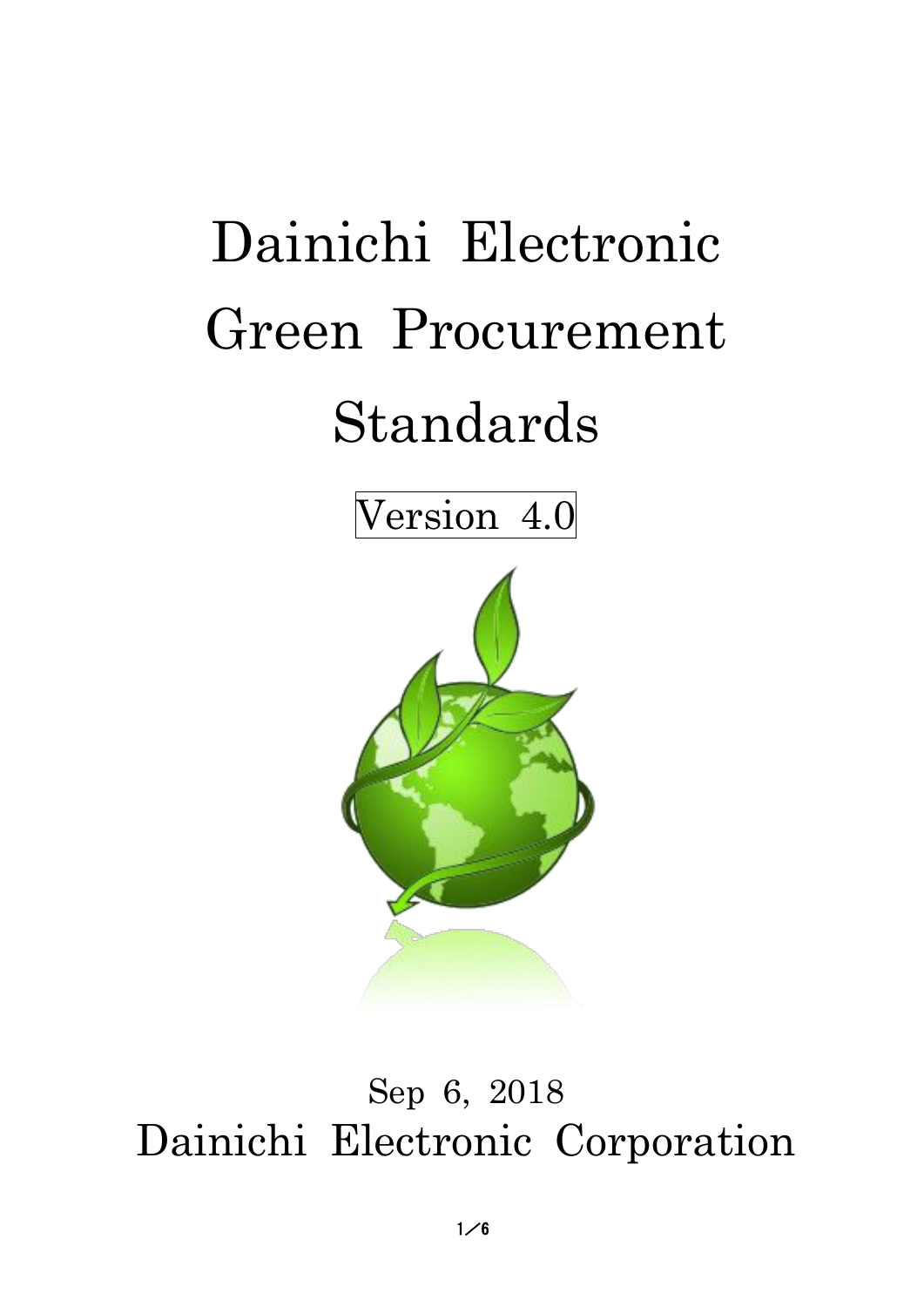## **Contents**

| 1. Objectives                                                                                              | P.3          |
|------------------------------------------------------------------------------------------------------------|--------------|
| 2. Scope of application                                                                                    | P.3          |
| 3. Supplier Selection Evaluation Standards                                                                 | P.3          |
| 4. Requests for Understanding of Environmental Hazard<br>Substances and Cooperation in Content Surveys P.3 |              |
| 5. Consent form of Green Procurement Standards                                                             | P.4          |
| 6. Non-observance of Green Procurement Standards                                                           | P.4          |
| 7. Standards for Handling Environmental Hazard<br><b>Substances Contained</b>                              | $\ldots$ P.4 |
| 8. Please matter                                                                                           | P.5          |
| 9. Revision Record                                                                                         | $\ldots$ P.5 |

## Appendix

### Form-1:Consent form of Dainichi Electronic Green Procurement Standards

…P.6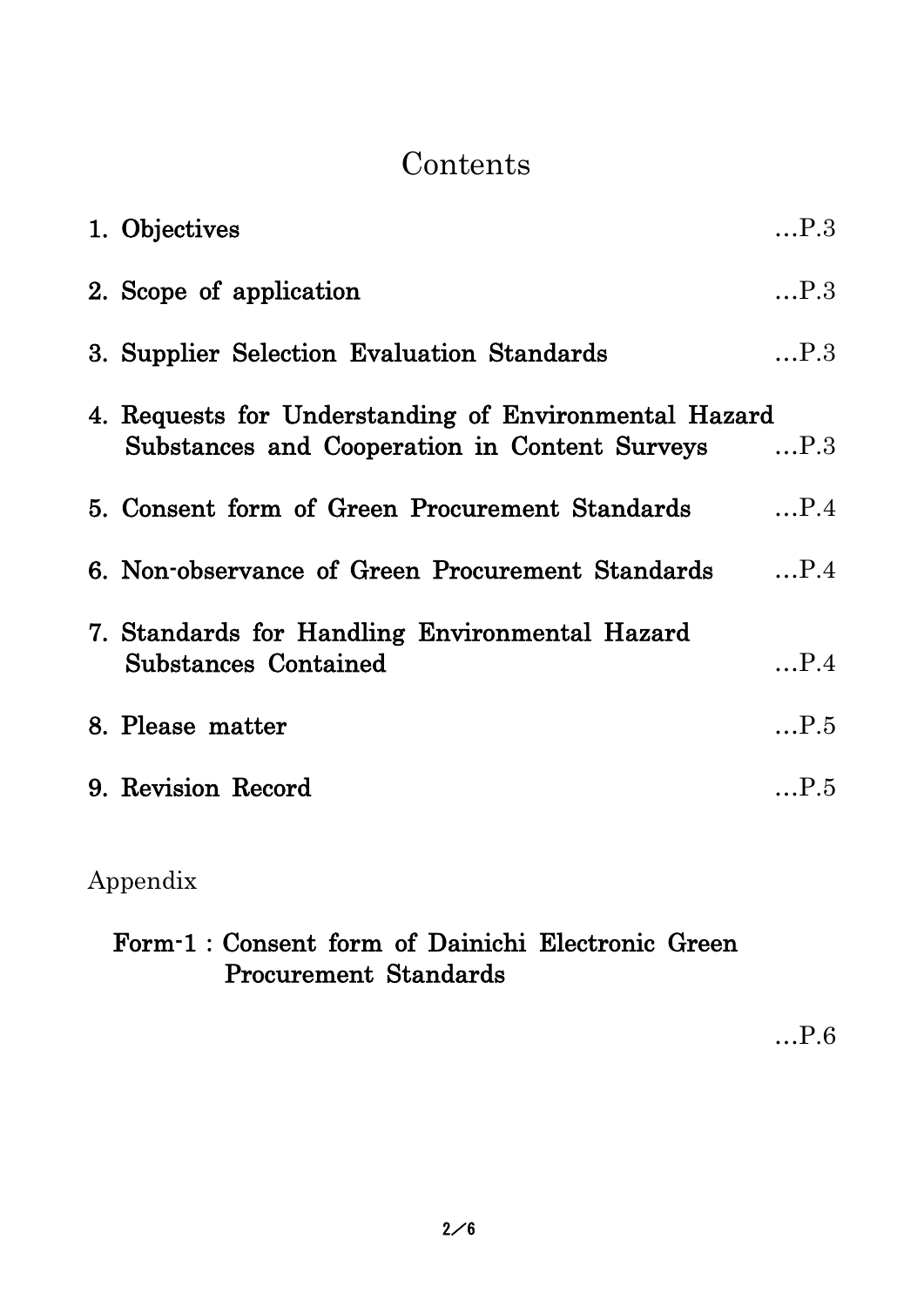#### 1. Objectives

The Dainichi Electronic Corp. promotes green procurement through strong partnerships with its suppliers, striving to supply customers with environmentally conscious products, lower environmental impact and contribute to realizing a recycling-based society.

#### 2. Scope of application

- (1)This green procurement standard document is utilized in the procurement activities of all materials delivered to the Dainichi Electronic Corp..
- (2)Materials: Includes production materials used in Dainichi Electronic Corp. products (raw materials, processed materials, parts, units, OEM, packaging materials), as well as indirect materials used in Dainichi Electronic Corp. production processes(gas, chemicals and equipment, materials possible to install in or attach to products). While other transactions(software, labor contracts, etc.) are generally excluded from Green Procurement surveys, when the need arises there may be cases when requests will be issued for such surveys by specific Dainichi Electronic Corp. places of business. (Excluded: Solder, flux and solvent)

#### 3. Supplier Selection Evaluation Standards

We will prioritize purchasing from business partners who are in good condition of the implementation status of environmental load reduction activities and management status of chemical substances contained in products and will comply with this green procurement standard document.

#### 4. Requests for Understanding of Environmental Hazard Substances and Cooperation in Content Surveys

Dainichi Electronic Corp. Purchasing Department will investigate on this green procurement standard document. Please understand the contents of this green procurement standard document and, please submit a consent form to us.

Documents to be submitted: Consent form of Green Procurement Standards (form-1) In addition, we will investigate information on chemical substances contained in products according to the following form as necessary, so please disclose / transmit.

< Disclosure of information on chemical substances contained in products, format upon submission >

1) The following form Joint Article Management Promotion-consortium(;JAMP http://www.jamp-info.com/) recommends.

・chemSHERPA-AI/CI ・MSDSplus \*1(from July, 2018) ・AIS \*1(from July, 2018)

・JGPSSI investigation answer tool \*1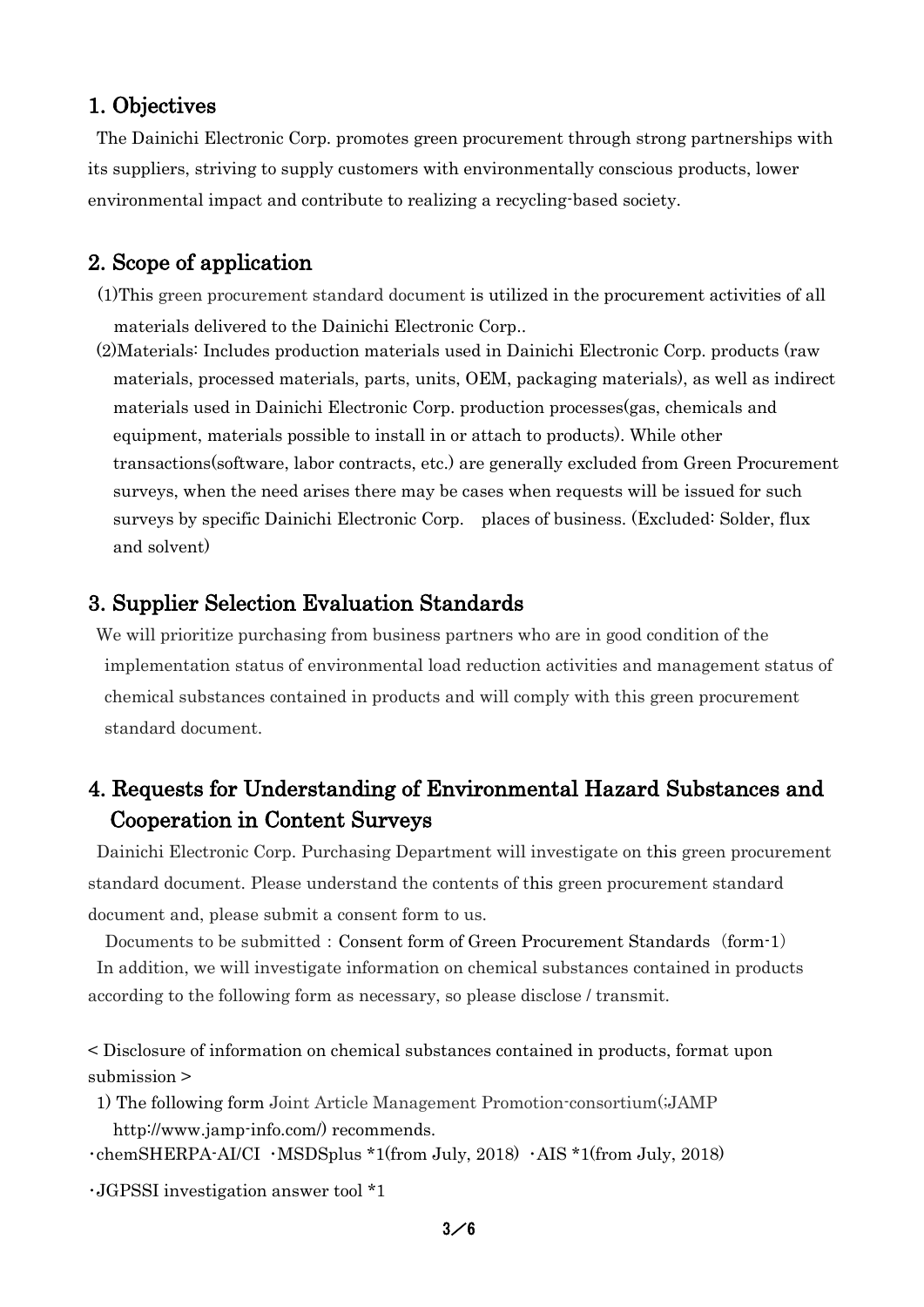chemSHERPA: The information communication format of chemicals JAMP offers. https://chemsherpa.net/chemSHERPA/

chemSHERPA - AI handles chemicals contained in a molded article and chemicals chemSHERPA - CI contains in chemicals.

MSDSplus and AIS are the information communication format of chemicals JAMP offers. MSDSplus complements MSDS and AIS handles chemicals contained in a molded article. JGPSSI: Japan Green Procurement Survey Standardization Initiative is already canceled already with a start of IEC62474.

< Reference > The Ministry of Economy, Trade and Industry home page [http://www.meti.go.jp/policy/chemical\\_management/other/cip\\_index.html](http://www.meti.go.jp/policy/chemical_management/other/cip_index.html)

\*1- There is a possibility that the latest decree information isn't reflected.

2) The form our customer designates

"Non-containing written guarantee", "Guarantee of Non-Usage"and "Fitness declaration" and so on, form by our customer designation besides the above mention.

#### 5. Consent form of Green Procurement Standards

 Please understand the contents of the Dainichi electronic Green Procurement Standards. For you to prove cooperation, please submit a consent form. When we have to revise this statement, we will contact you.

#### 6. Non-observance of Green Procurement Standards

If we have entered into a transaction basic agreement, If when you have violated against "Dainichi electronic Green Procurement Standards", we will process in accordance with the contract.

#### 7. Standards for Handling Environmental Hazard Substances Contained

- (1) Level I (substances banned from being contained or attached): Substances exerting a conspicuous impact on human health or the ecosystem, substances for which use is banned or restricted under Japanese laws, or the substance by which our main customer imposes self-restrictions.
- (2) Level II (substances scheduled for elimination):Substances not corresponding to Level I, but targeted for content elimination through domestic or overseas laws or our main customer autonomous controls.
- (3) Level III (quantifiable substances): Substances not corresponding to Level I or Level II, but for which steps are required to ascertain their content.
- (4) RoHS Directive( 2011/65/EU:RoHS2) controlled substances

Further, please refer to "Green Procurement Inspection Target Chemical Substance List" (attached list) about a management substance in detail (product containing chemicals).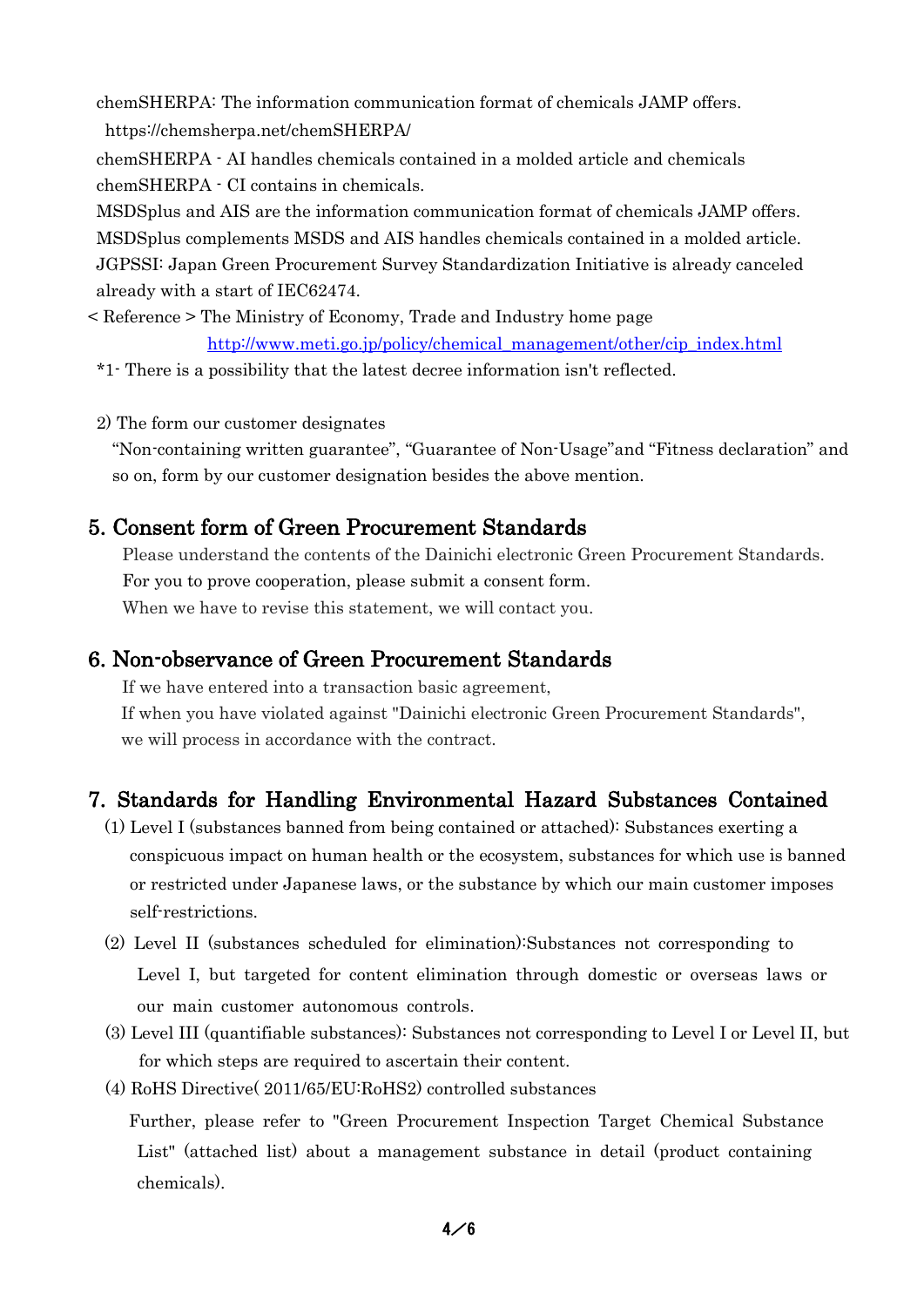#### 8. Please matter

- (1) After filling in all the items of the "Consent form of Dainichi Electronic Green Procurement Standards", please submit.
- (2) Please observe the submission deadline of the "Consent form of Dainichi Electronic Green Procurement Standards".

If you can not be submitted to the deadline, please contact in advance to us.

(3) For inquiries, contact the following: Dainichi Electronic Corp. Purchasing Dept. Phone:+81-6-6489-2431

| Version        | $Date(year-month-day)$ | Reason and contents of revision                                                                                                                                    |
|----------------|------------------------|--------------------------------------------------------------------------------------------------------------------------------------------------------------------|
|                | $2010 - 10 - 01$       | Newly issued                                                                                                                                                       |
| $\overline{2}$ | $2015 - 01 - 30$       | Adding "JAMP"<br>Section 4                                                                                                                                         |
| 3              | $2016 - 06 - 25$       | Section $2(2)$ Exclude the solder flux, solvents from the<br>Green Procurement Standards.                                                                          |
| 4              | 2018-09-06             | The whole of this standard document is reconsidered<br>according to the trend of the regulation of<br>environmental laws.<br>Made to comply with RoHS2 and others. |

#### 9. Revision Record